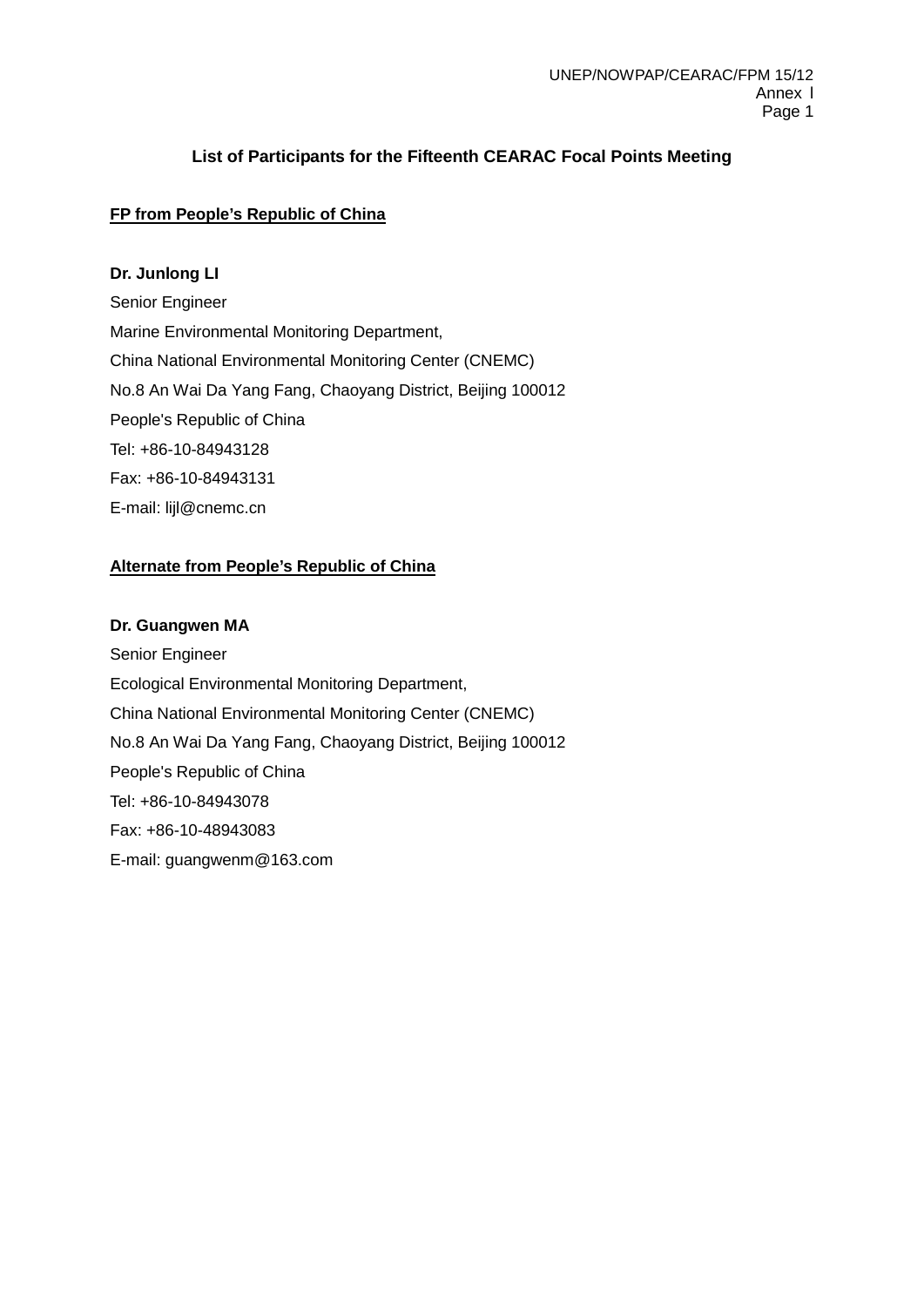UNEP/NOWPAP/CEARAC/FPM 15/12 Annex l Page 2

### **FP from Japan**

### **Dr. Yasuwo FUKUYO**

Guest Professor Institute of Ocean Research and Development Tokai University 3-10-41 Nakashinjuku, Kashiwa, Chiba 277-0066 JAPAN Tel/Fax: +81-4-7128-8317 E-mail: ufukuyo@mail.ecc.u-tokyo.ac.jp

### **Dr. Joji ISHIZAKA**

Professor, Director Institute for Space-Earth Environmental Research (ISEE) Division for Land-Ocean Ecosystem ResearchNagoya University Furo-cho, Chikusa, Nagoya, Aichi 464-8610 Japan Tel: +81-52-789-3487 Fax: +81-52-788-6206 E-mail: jishizak@nagoya-u.ac.jp

### **Alternate from Japan**

**Mr. Katsunori YANO** Deputy Director Office of Marine Environment Water Environment Division Environmental Management Bureau Ministry of the Environment JAPAN Kasumigasaki 1-2-2 Chiyoda-ku, Tokyo 100-8975 Japan E-mail: KATSUNORI\_YANO@env.go.jp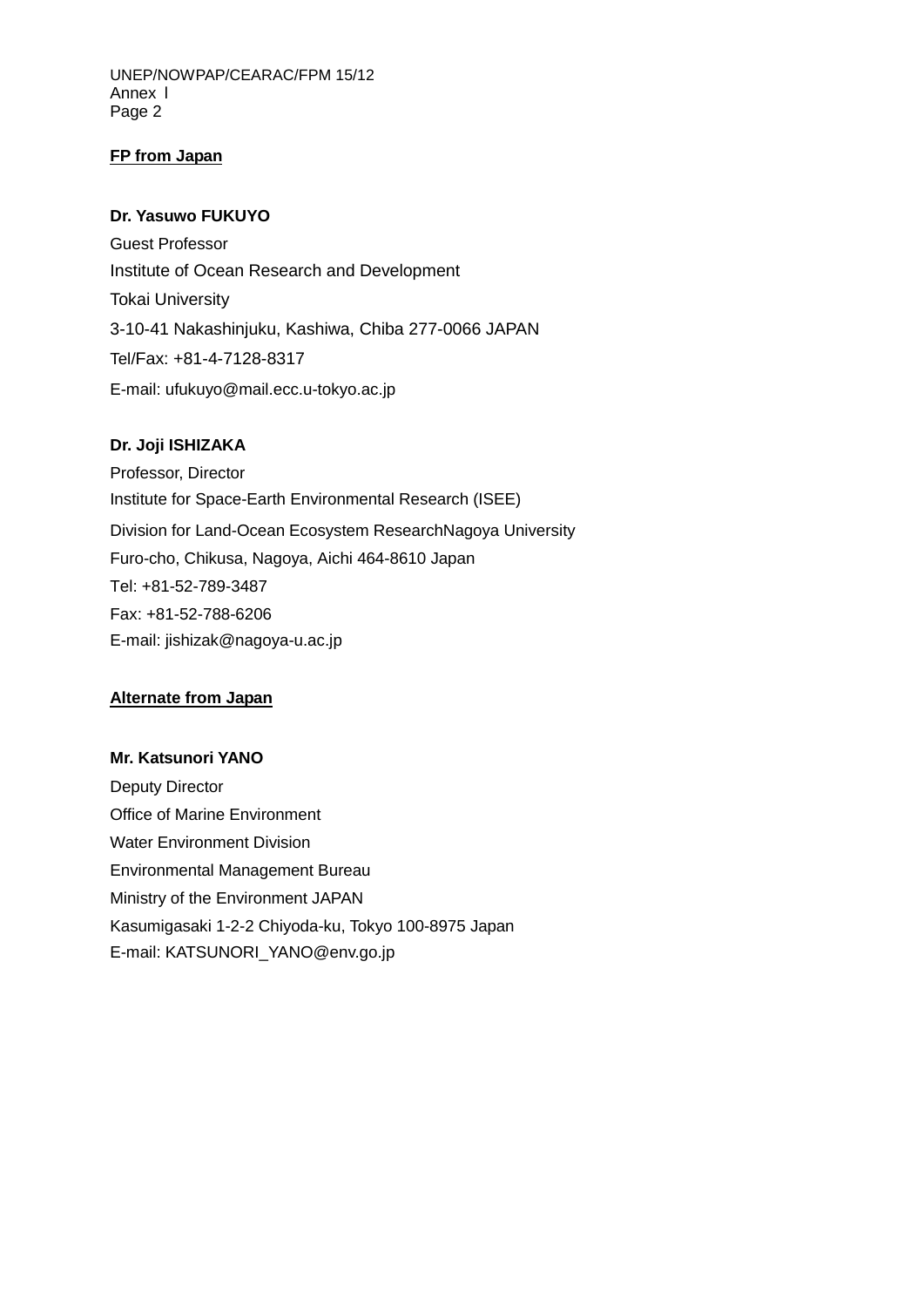# **FP from Republic of Korea**

## **Mr. Jae Yong CHOI**

Deputy director Ministry of Oceans and Fisheries(MOF) Marine Environment Policy Division Government Complex Sejong, 5-Dong, 94, Dasom2-Ro, Sejong-City, 339-012 Republic of Korea Tel: +82-44-200-5287 Fax: +82-44-200-5299 E-mail: jlong@korea.kr

# **Dr. Young Nam KIM**

International Affairs Team / Senior Researcher / General Manager Korea Marine Environment Management Corp. (KOEM) 28 Songpa-dearo 28 gil, Songpa-gu, Seoul, 138-774 Republic of Korea Tel: +82-2-3498-8583 Fax: +82-2-3462-7707 E-mail: ynkim@koem.or.kr

# **FP from Russian Federation**

**Dr. Tatiana ORLOVA** Head of Board Laboratory of Marine Microbiota, National Scientific Center of Marine Biology, Far East Branch of Russian Academy of Sciences 17 Palchevskogo St., Vladivostok, 690041 Russian Federation Tel: +7-914-703-0557 Fax: +7-423-231-0900 E-mail: torlova06@mail.ru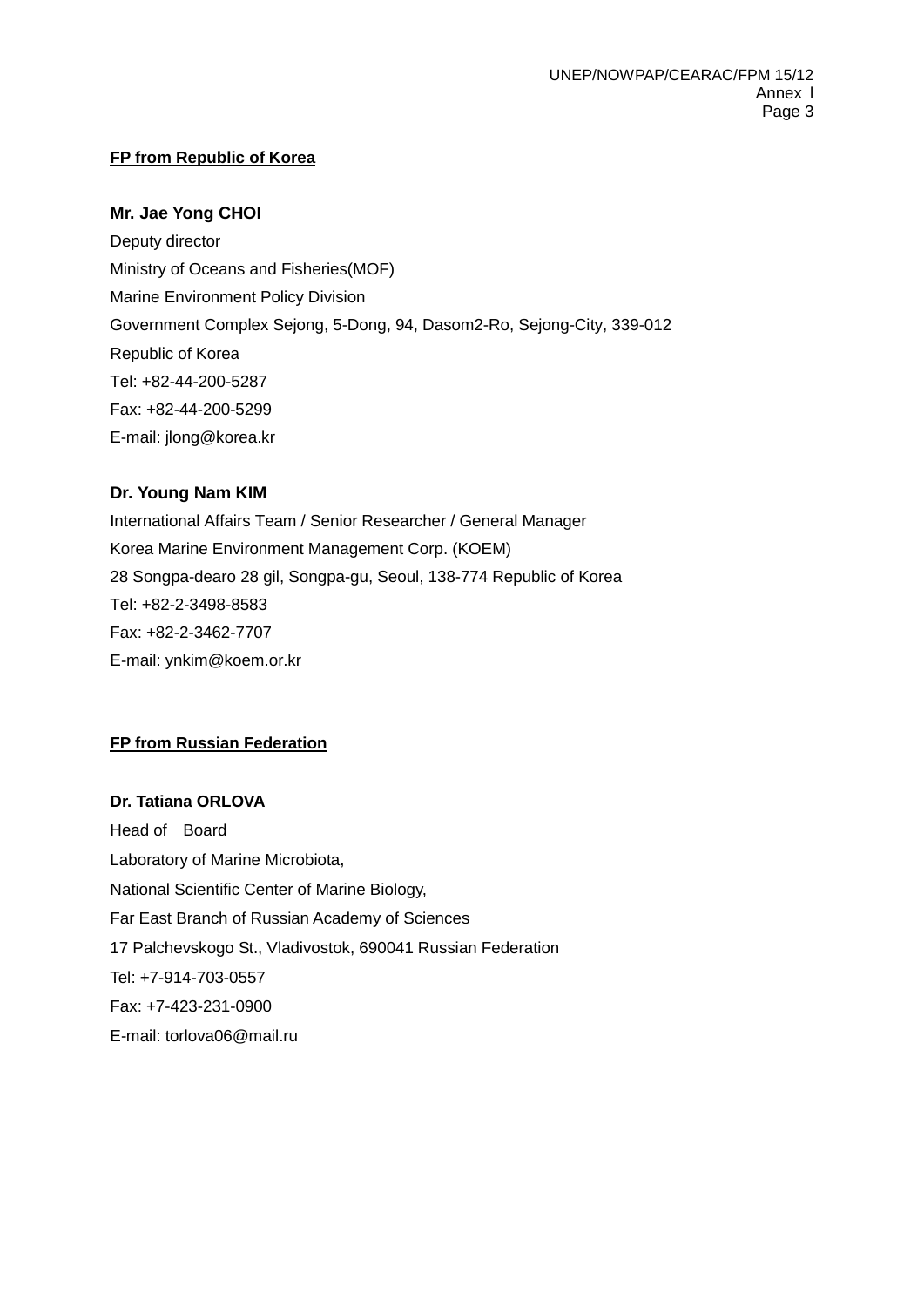UNEP/NOWPAP/CEARAC/FPM 15/12 Annex l Page 4

#### **NOWPAP Regional Coordinating Unit (RCU)**

#### **Dr. Lev NERETIN**

Senior Coordinator Northwest Pacific Action Plan (NOWPAP) of UNEP Regional Coodinating Unit, Toyama 5-5 Ushijimashin-machi, Toyama City, 930-0856 Japan Tel: +81-76-444-1611 Fax: +81-76-444-2780 E-mail: Lev.Neretin@unep.org

#### **Dr. Ning LIU**

Programme Officer Northwest Pacific Action Plan (NOWPAP) of UNEP Regional Coodinating Unit, Busan 216 Gijanghaean-ro, Gijang-enp, Gijang-gun, Busan 619-705, Republic of Korea Tel: +82-51-720-3001 Fax: +82-51-720-3009 E-mail: ning.liu@unep.org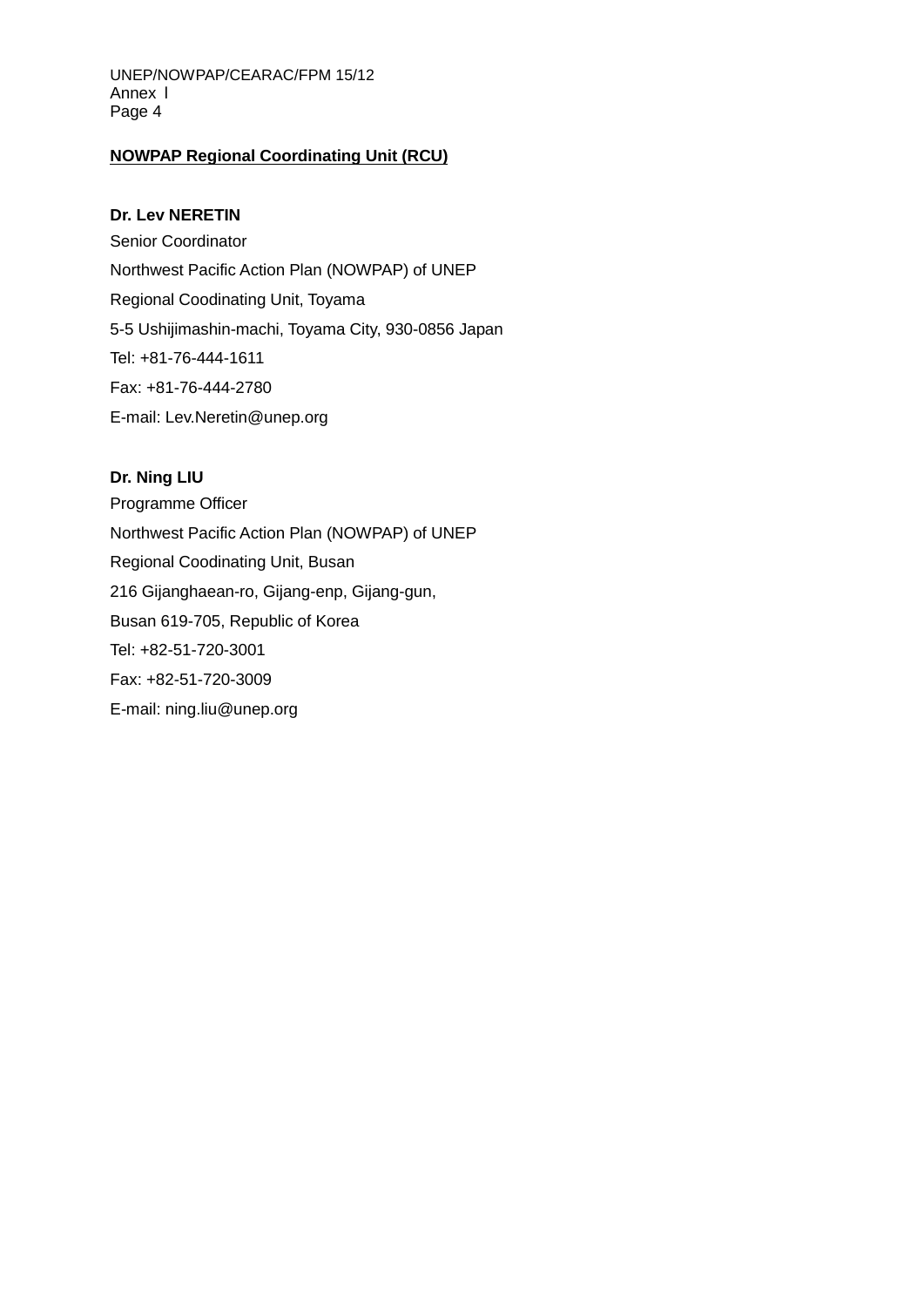# **RAC Representatives**

### **Ms. Ran XIE**

Project Officer Data and Information Network Regional Activity Centre (NOWPAP DINRAC) Houyingfang Hutong 5, Xicheng District, Beijing 100035, P.R.China Tel: +86-10-82268224 Fax: +86-10-82200574 E-mail: xie.ran@chinanseanenv.org

### **Ms. Joung-yun LEE**

**Consultant** Marine Environmental Emergency Preparedness and Response Regional Activity Centre (NOWPAP MERRAC) 1312 Beon-gil, Yuseong-Daero Yuseong-gu, Daejeon, 34103, Republic of Korea Tel: +82-10-2615-5168 Fax: +82-42-866-3630 E-mail: jylee@kriso.re.kr

## **Dr. Anatolii KACHUR**

**Director** Pollution Monitoring Regional Activity Centre (NOWPAP POMRAC) 7 Radio Str., Vladivostok, 690041 Russian Federation Tel: +7-9147907957 Fax: +7-4232312159 E-mail: [kachur@tig.dvo.ru](mailto:kachur@tig.dvo.ru)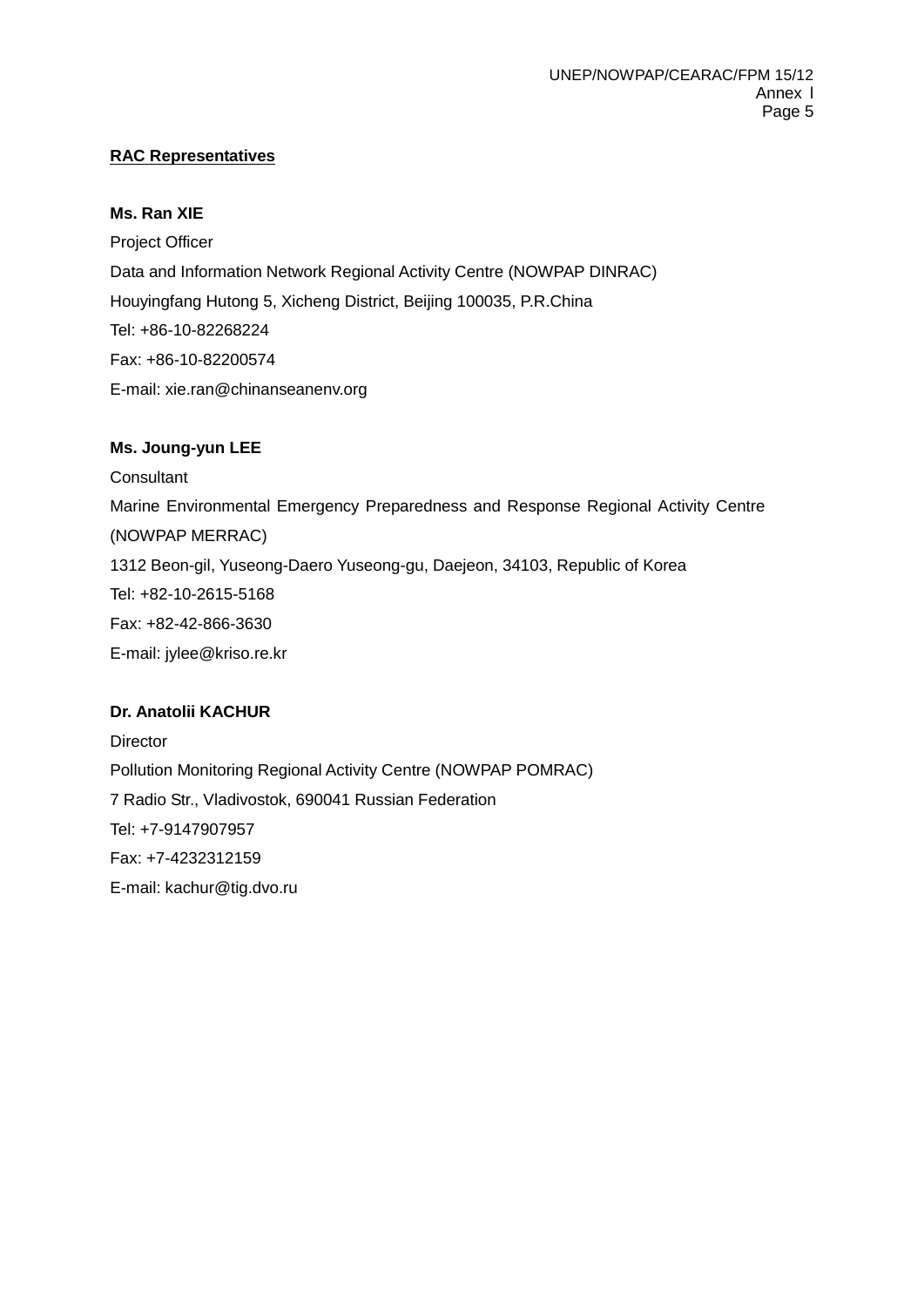UNEP/NOWPAP/CEARAC/FPM 15/12 Annex l Page 6

# **IOC/WESTPAC Representative**

### **Dr. Teruhisa KOMATSU**

Professor Department of Commerce Yokohama College of Commerce 4-11-1 Higashi Terao Tsurumi-Ku, Yokohama, Kanagawa, 230-8577 Japan Tel: +81-45-583-9203 E-mail: komatsu@aori.u-tokyo.ac.jp komatsu@shodai.ac.jp

#### **Observer**

**Dr. Nobuyuki YAGI** Professor Graduate School of Agricultural and Life Sciences The University of Tokyo Yayoi 1-1-1, Bunkyo-ku, Tokyo 1138657 Japan Tel: +81-3-5841-5599 E-mail: yagi@fs.a.u-tokyo.ac.jp